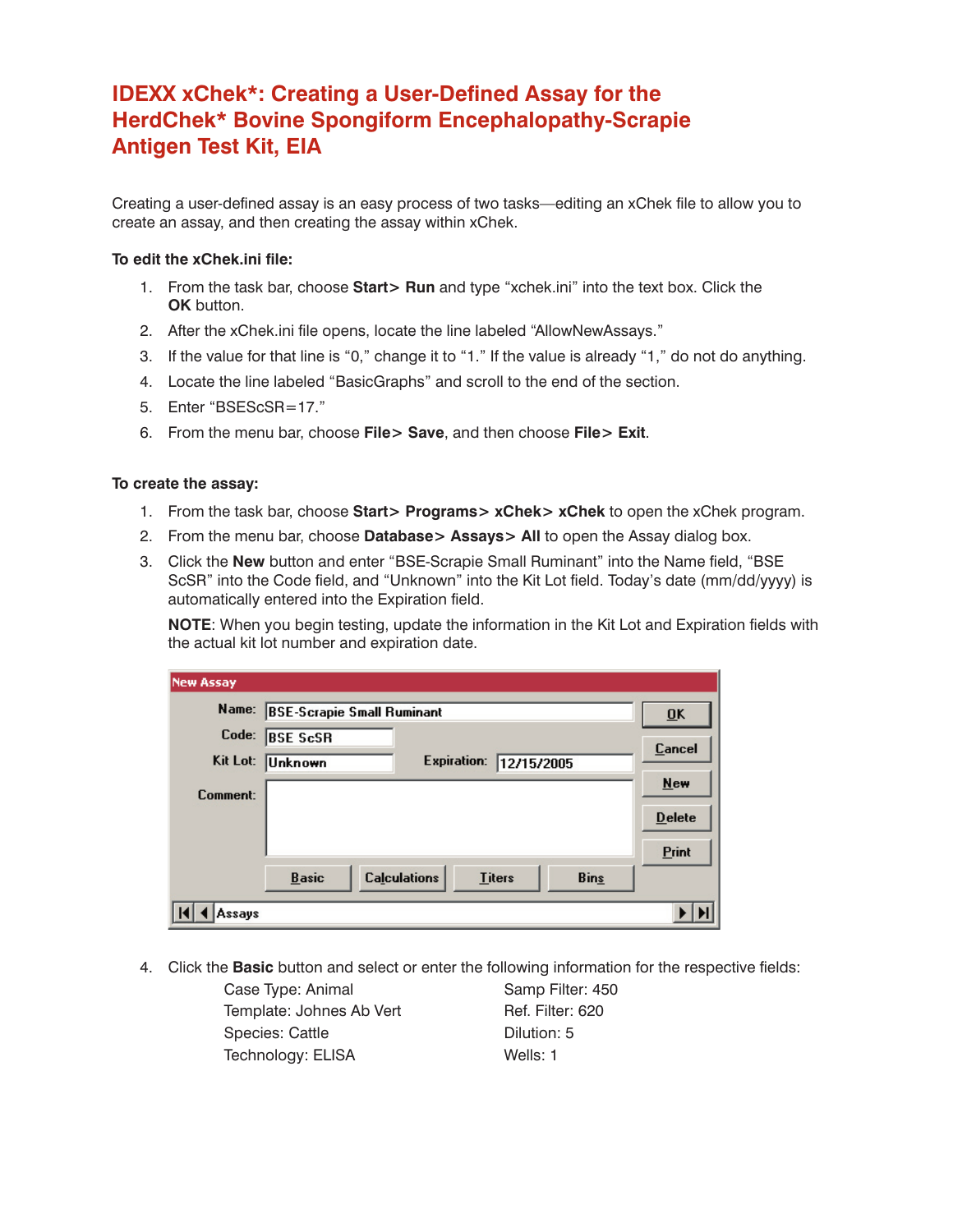| <b>New Assay</b>  |                |                   |    |                           |
|-------------------|----------------|-------------------|----|---------------------------|
| Case Type: Animal |                | Samp Filter: 450  |    | $\overline{\mathbf{0}}$ K |
| Template:         | Johnes Ab Vert | Ref Filter: 620   |    |                           |
| Species:          | <b>Cattle</b>  | Dilution:         | 15 | Cancel                    |
| Technology:       | <b>ELISA</b>   | Wells: $\sqrt{1}$ |    |                           |

- 5. Click **OK** to save the settings.
- 6. Click the **Calculations** button and select or enter the following information:

Formulas:

 "S" Part of Ratio: Sample1 - Negative "P" Part of Ratio: None "N" Part of Ratio: None Blocking Factor: None First Calculation:

Variable: S

 Positive Cutoff: 0.180 Suspect Cutoff: 0.180 Comparison:  $>=$ 

| <b>Formulas</b>                          |                               |           |
|------------------------------------------|-------------------------------|-----------|
| "S" Part of Ratio:<br>Sample1 - Negative |                               | <b>OK</b> |
| "P" Part of Ratio:<br><b>None</b>        |                               | Cancel    |
| "N" Part of Ratio:<br><b>None</b>        |                               | Reset     |
| <b>Blocking Factor:</b><br>None          |                               |           |
| <b>First Calculation</b>                 | <b>Second Calculation</b>     |           |
| Variable:<br>ls                          | Variable:<br>None             |           |
| <b>Positive Cutoff:</b><br>0.180         | <b>Positive Cutoff:</b><br>10 |           |
| <b>Suspect Cutoff:</b><br>0.180          | <b>Suspect Cutoff:</b><br>10  |           |
| Comparison:<br>l>=                       | <b>Comparison:</b><br>None    |           |

7. Click **OK** to save these settings and then click the **OK** button to save the assay to the database. You can now test for the BSE-Scrapie antigen using the xChek Assay Management System.

**NOTE**: xChek does not evaluate controls or results for validity when you use a user-defined assay. You must evaluate the results from each assay in accordance with good laboratory practices. To evaluate your assay validity, please refer to the Interpretation of Results section in the insert provided with this test kit.